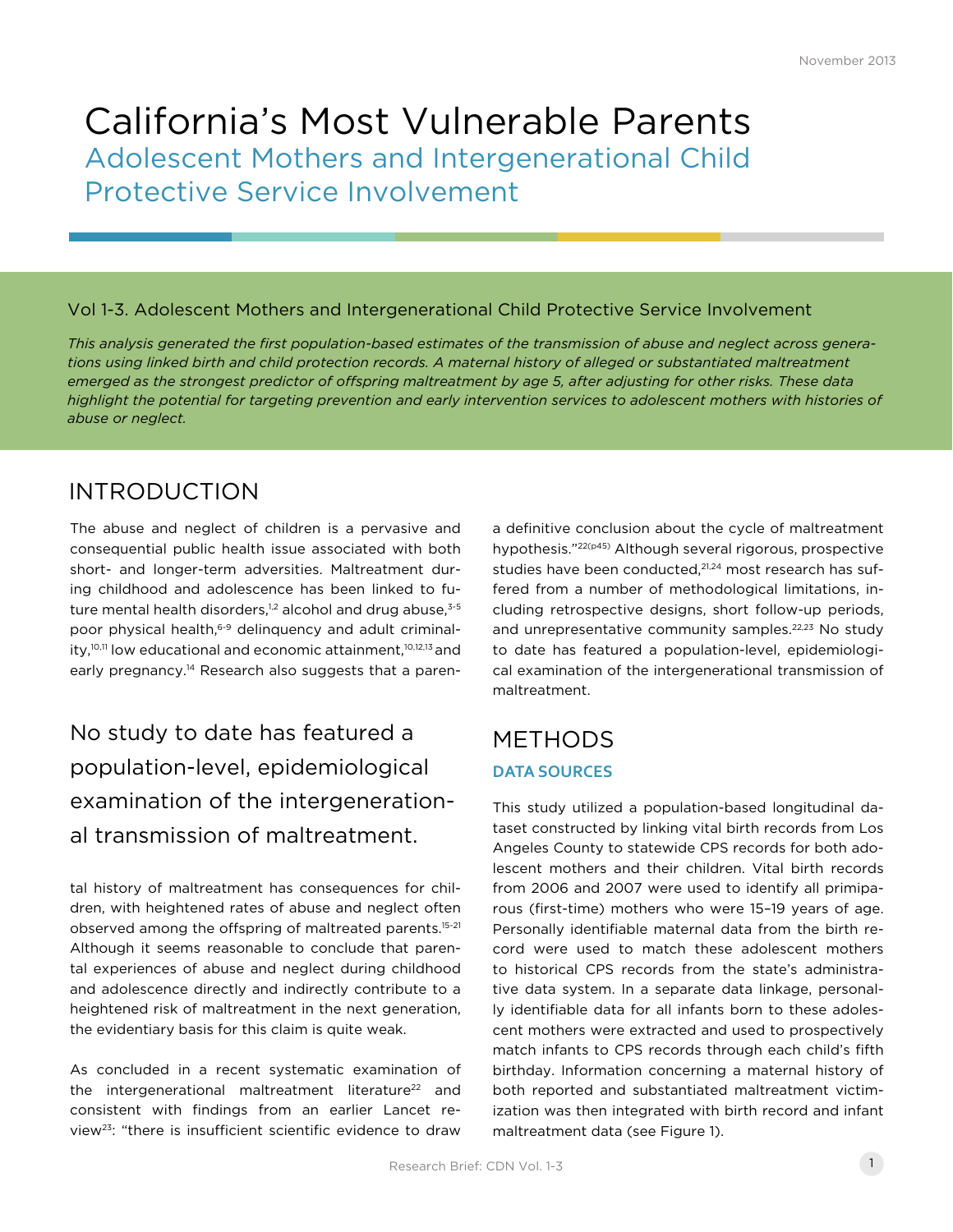## OBJECTIVE

*Adolescent mothers comprise a fairly homogenous, high-risk subset of new parents, thereby allowing a more direct*  exploration of the relationship between maternal and offspring maltreatment<sup>25</sup> while also providing an estimate of the *transmission rate for a readily identifiable population to which prevention services can be targeted. In addition, infants and young children have the highest rates of maltreatment and are acutely vulnerable to its effects.26-29 As such, exam*ining the relationship between maternal exposure to abuse or neglect and children's risk during the critical period of *infancy to 5 years of age may be particularly useful in the development of impactful prevention programs.*

#### **FIGURE 1**



Notes: Records were organized longitudinally. For each child born to a teen mother in 2006 or 2007, we examined CPS records for the mother/child pair. Records of a maternal history of CPS involvement were examined back to each mother's 10th birthday. Records of children's involvement with CPS were available through each child's 5th birthday.

All record linkages were completed using probabilistic matching software.<sup>30,31</sup> A manual review of record pairs was conducted to establish lower- and upper-bound score thresholds for determining a pair of records to be a true match (i.e., all pairs falling above the upper-bound threshold) or false match (i.e., all pairs falling below the lower-bound threshold).<sup>32</sup> For record pairs falling between the lower-bound and upper-bound scores, a clerical review and manual assignment of match status was completed. This study received approval from both university and state committees for the protection of human subjects.

The records of 532 adolescents who were placed in outof-home foster care on or after the estimated date of conception (2.1% of all adolescent first births in 2006 and 2007) were excluded to avoid the potential surveillance bias that may exist for mothers in foster care. The date of conception was estimated from medical information in birth records. The final dataset consisted of the full population of children born to primiparous adolescents 15–19 years in Los Angeles in 2006 and 2007 who were not in foster care after becoming pregnant (N = 24,767).

Read the full *California's Most Vulnerable Parents*  report, other research briefs, a fact sheet, and more at [hiltonfoundation.org/teenparentsreport](http://www.hiltonfoundation.org/teenparentsreport)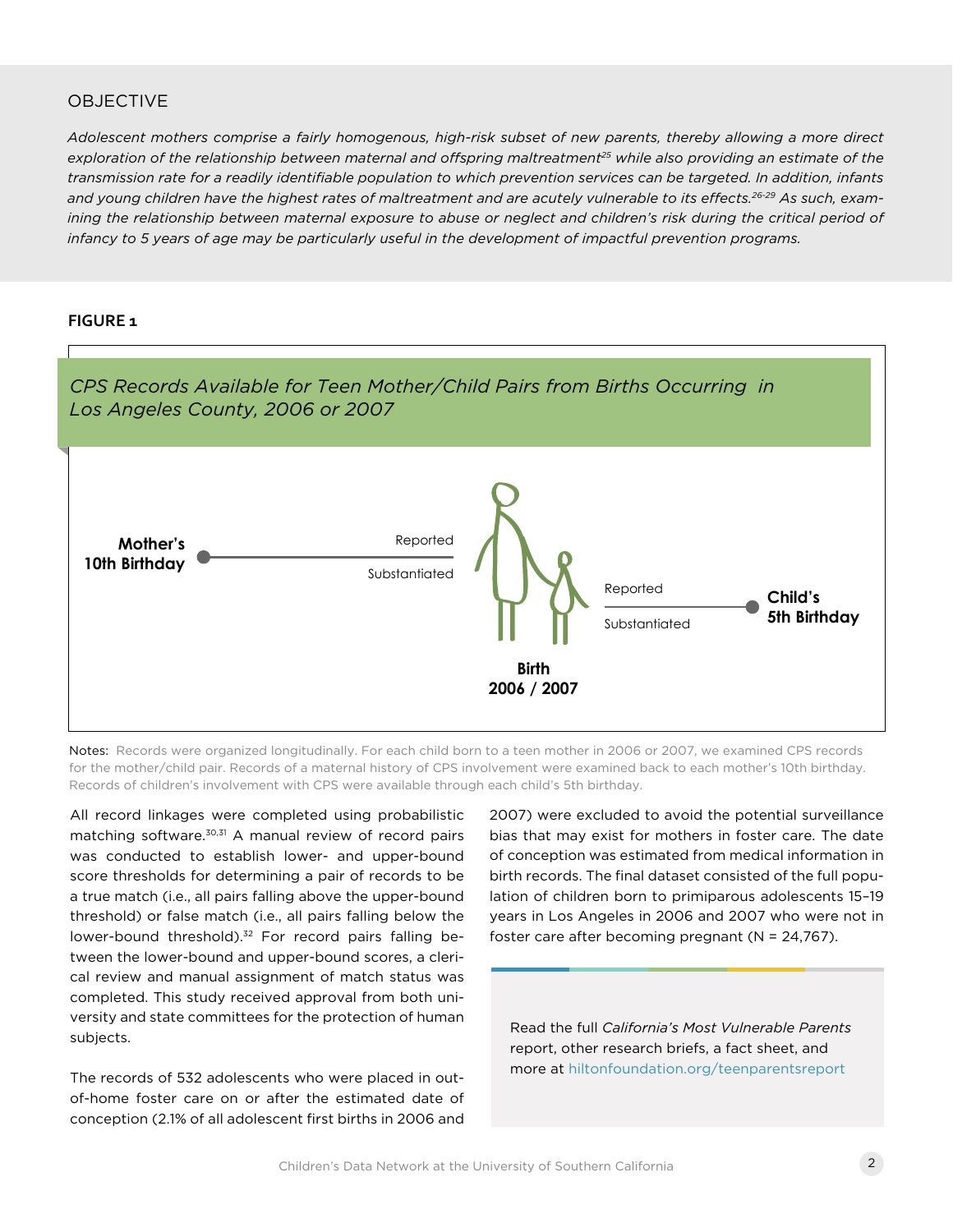### **DEPENDENT VARIABLES INDEPENDENT VARIABLE**

Two dependent variables were separately coded and modeled. The first coded outcome was whether the child was reported for maltreatment between birth and age 5 (reported for maltreatment, not reported). Examining all reports is consistent with other recent examinations of intergenerational maltreatment<sup>3,19</sup> and informed by literature documenting high rates of re-reporting of initially unsubstantiated allegations<sup>33</sup> and comparably poor outcomes among children reported to CPS, regardless of whether the report was investigated or substantiated.<sup>28,34</sup> A narrower definition of maltreatment was also adopted

Examining all reports is consistent with other recent examinations of intergenerational maltreatment and informed by literature documenting high rates of re-reporting of initially unsubstantiated allegations.

by examining whether a child was substantiated as a victim of maltreatment before age 5 (substantiated for maltreatment, not substantiated). The reference group for the dichotomous measure of substantiation was not restricted to reported children; substantiated children were compared to all children who were not substantiated. In California, substantiation refers to an allegation of maltreatment determined by a CPS investigator to constitute child abuse or neglect based upon evidence that makes it more likely than not that child abuse or neglect occurred (Penal Code sections 11165.12, 11165.6).

Adolescent mothers were categorized into one of three mutually exclusive groups: (1) no report; (2) reported as a possible victim of maltreatment but not substantiated; and (3) reported and substantiated for maltreatment. A maternal history of maltreatment was coded based on CPS reports received after the mother's 10th birthday and before the estimated date of conception. The analysis was restricted in this manner because California (and Los Angeles) transitioned to a new CPS data collection system in 1998 and complete maltreatment records were not available prior to this date. Maternal reports received after conception were excluded in an effort to establish a clear temporal association between maternal and child maltreatment.

#### **COVARIATES**

In an attempt to isolate the relationship between maternal maltreatment (both reported and substantiated) and a child's risk of abuse or neglect, adjustments were made for several potentially confounding covariates available in birth records. Maternal sociodemographic variables included maternal age at child's birth (15–16 years, 17–18 years, 19 years), maternal race/ethnicity (White, Black, Latina, Asian/Pacific Islander, Native American), and birth payment method (private, public). Adjustments were also made for pregnancy and birth-related information, including the trimester prenatal care was initiated (first, second, third, no care/missing), history of pregnancy terminations (none, prior terminations), and infant birth weight (< 2500g, ≥ 2500g).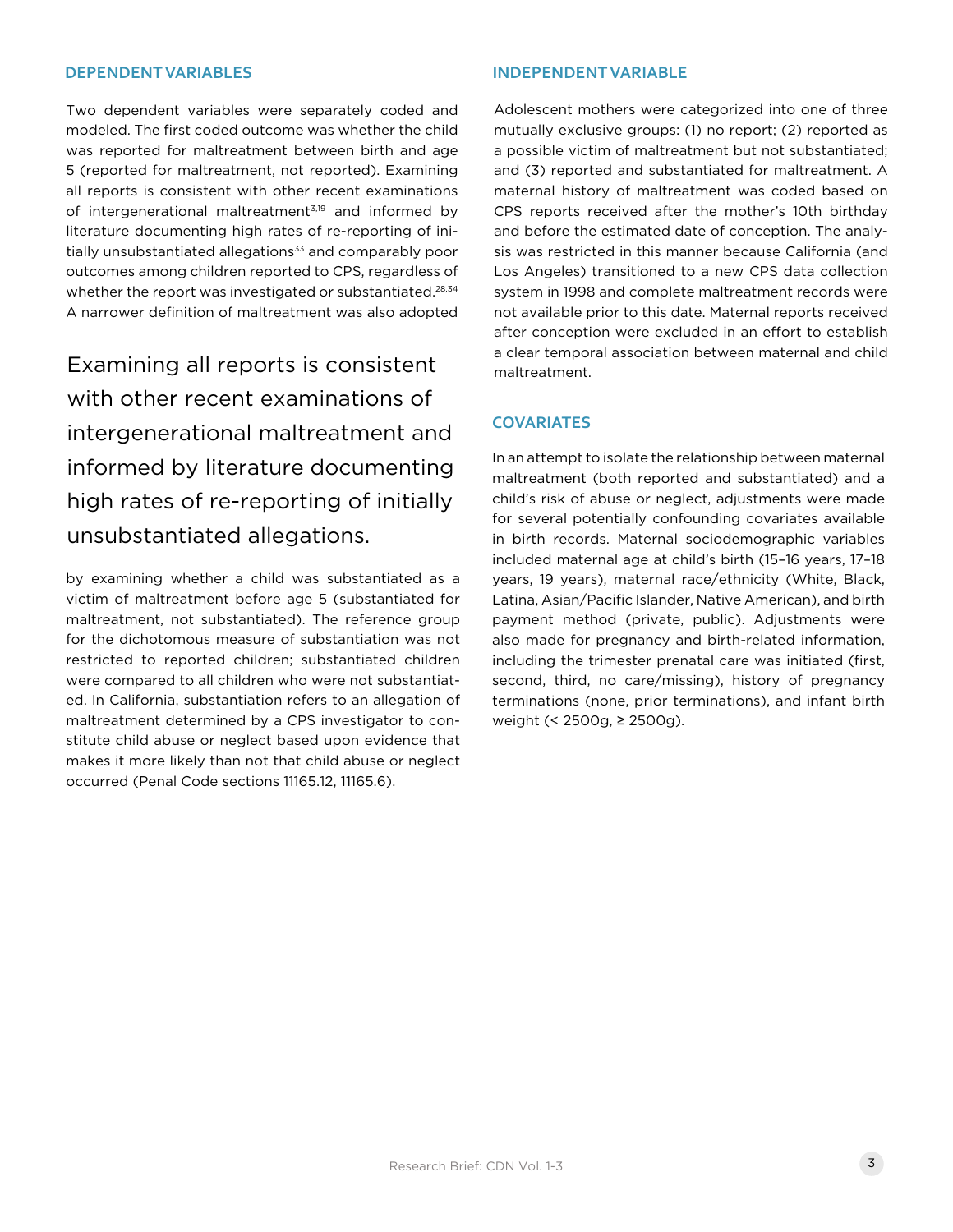### **ANALYSIS**

The characteristics of all children born were described and then stratified into children reported to CPS as possible victims of maltreatment by age 5 (versus all children who were not reported) and those substantiated for maltreatment by age 5 (versus all children who were not substantiated). Variations in the rates of children reported and substantiated (per 100 children born) were assessed using  $X^2$  tests. Multivariable Cox proportional hazard regression models were used to model the relationship between adolescent maternal maltreatment exposure and the rates at which their children were reported (Model 1) and substantiated (Model 2) as victims of maltreatment, after adjusting for other risk factors. In both models, time was measured as days from birth through the outcome of interest (i.e., first report or first substantiated report of maltreatment); observations were censored on the child's fifth birthday. Adjusted model estimates are reported as hazard ratios (HRs) with corresponding 95% confidence intervals (95% CI). HRs measure how often a particular event occurs over time in one group compared with a reference group. An HR of 1 indicates no difference in the incidence of the event between two groups over time, whereas an HR of 2, for example, means that the incidence of the event in one group is twice that of another group. Kaplan-Meier cumulative failure rates were also calculated by maternal maltreatment status. All analyses were conducted using StataSE version 12.35

## RESULTS

## **DESCRIPTIVE FINDINGS**

Table 1 reports the sociodemographic and pregnancy/ birth-related characteristics of infants born to primiparous adolescent mothers in Los Angeles in 2006 and 2007. Among the 24,767 infants in our population, 25.6% were born to a mother who had been reported for maltreatment between age 10 and becoming pregnant (14.3% of mothers had an unsubstantiated report; 11.3% were substantiated). A relatively small percentage of infants (17.4%) were born to the youngest adolescent mothers (ages 15–16 years). More than 4 in 5 infants (82.5%) were born to a Latina mother, 10.1% to a Black mother, and 5.3% to a White mother. Public health insurance covered more than three quarters (78.9%) of births and 78.2% of mothers initiated prenatal care during the first trimester.

Overall, 20.6% children born (n = 5,113) were reported to CPS for abuse or neglect and  $7.7\%$  (n = 1,909) were substantiated as victims before age 5. Relative to children who had no contact with CPS by age 5, significant variations ( $p \le .001$ ) were observed in the distribution of reported and substantiated children across all sociodemographic and pregnancy/birth-related variables, except history of pregnancy terminations and birth payment method. The most pronounced variations in children's risk, however, emerged based on maternal maltreatment history. Among teen mothers who had not been reported as possible victims of maltreatment, 15.8% of their children were reported for maltreatment by age 5. In contrast, the corresponding rates of children reported among those born to a mother with an unsubstantiated or substantiated report were 30.7% and 39.8%, respectively (p < .001).

Among teen mothers who had not been reported as possible victims of maltreatment, 15.8% of their children were reported for maltreatment by age 5. In contrast, the corresponding rates of children reported among those born to a mother with an unsubstantiated or substantiated report were 30.7% and 39.8%.

When the more conservative substantiation definition of offspring maltreatment was examined, similarly large and graded disparities by maternal maltreatment were observed. The substantiation rate was 5.4% among children born to mothers with no alleged or substantiated maltreatment history, less than half the substantiation rate of children born to mothers with an unsubstantiated report of victimization (11.8%) and one third the rate of children born to mothers who had been substantiated as victims (18.0%). Figure 1 depicts the cumulative rate of children reported and substantiated for maltreatment between birth and age 5.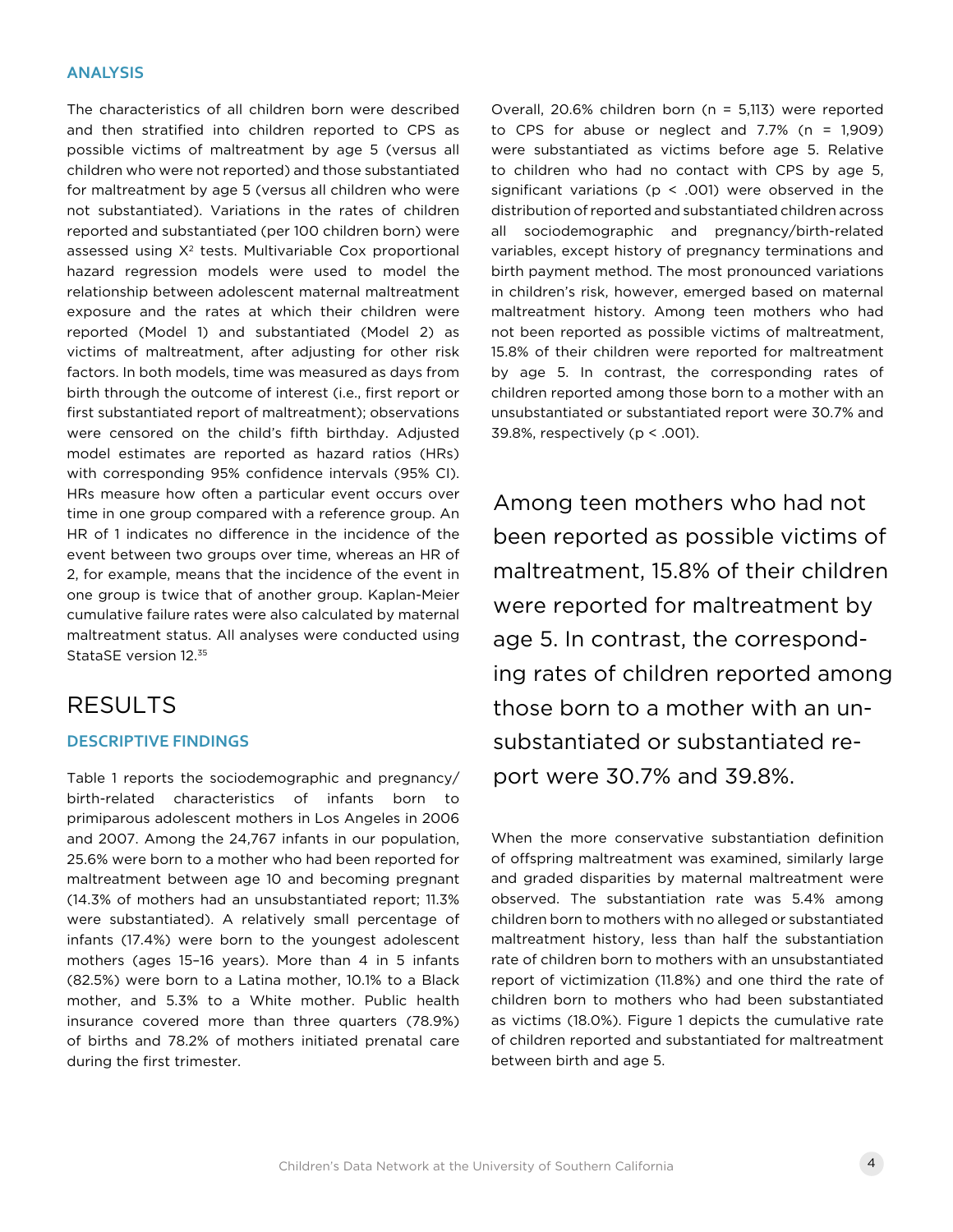## **TABLE 1**

## *Characteristics of Children born to Adolescents in Los Angeles County in 2006 and 2007 by Child Maltreatment Status at Age 5*

|                                    | All Births<br>$N = 24,767$<br>(2006-2007) |      | Child Reported<br>$N = 5.113$<br>(vs. no report by age 5) |      |                       | Child Substantiated<br>$N=1.909$<br>(vs. no substantiation by age 5) |      |            |
|------------------------------------|-------------------------------------------|------|-----------------------------------------------------------|------|-----------------------|----------------------------------------------------------------------|------|------------|
|                                    |                                           |      | $\mathsf{N}$                                              |      | $x^2$                 | $\mathsf{N}$                                                         |      | $x^2$      |
| <b>Maternal Maltreatment</b>       | N                                         | %    |                                                           | %    |                       |                                                                      | %    |            |
|                                    | 18,424                                    | 74.4 | 2,910                                                     | 15.8 |                       | 990                                                                  | 5.4  |            |
| No report                          |                                           | 14.3 |                                                           |      |                       |                                                                      |      |            |
| Unsubstantiated report             | 3,549                                     |      | 1,090                                                     |      | $30.7 \quad p < .001$ | 417                                                                  | 11.8 | p < .001   |
| Substantiated report               | 2,794                                     | 11.3 | 1,113                                                     | 39.8 |                       | 502                                                                  | 18.0 |            |
| <b>Maternal Age at Birth</b>       |                                           |      |                                                           |      |                       |                                                                      |      |            |
| $15-16$ years                      | 4,298                                     | 17.4 | 1,195                                                     | 27.8 |                       | 440                                                                  | 10.2 |            |
| $17-18$ years                      | 11,824                                    | 47.7 | 2.444                                                     |      | 20.7 $p < .001$       | 906                                                                  | 7.7  | p < .001   |
| 19 years                           | 8,645                                     | 34.9 | 1,474                                                     | 17.1 |                       | 563                                                                  | 6.5  |            |
| <b>Race/Ethnicity</b>              |                                           |      |                                                           |      |                       |                                                                      |      |            |
| White                              | 1.306                                     | 5.3  | 378                                                       | 28.9 |                       | 142                                                                  | 10.9 |            |
| <b>Black</b>                       | 2,490                                     | 10.1 | 851                                                       | 34.2 |                       | 333                                                                  | 13.4 |            |
| Latina                             | 20,377                                    | 82.5 | 3,778                                                     | 18.5 | p < .001              | 1,387                                                                | 6.8  | p < .001   |
| Asian/Pacific Islander             | 502                                       | 2.0  | 81                                                        | 16.1 |                       | 33                                                                   | 6.6  |            |
| Native American                    | 38                                        | 0.2  | 13                                                        | 34.2 |                       | $\overline{7}$                                                       | 18.4 |            |
| <b>Birth Payment Method</b>        |                                           |      |                                                           |      |                       |                                                                      |      |            |
| Private                            | 5,200                                     | 21.1 | 1,072                                                     | 20.6 | $p = .962$            | 386                                                                  | 7.4  | $p = .375$ |
| Public                             | 19,428                                    | 78.9 | 4,011                                                     | 20.7 |                       | 1,514                                                                | 7.8  |            |
| <b>Initiation of Prenatal Care</b> |                                           |      |                                                           |      |                       |                                                                      |      |            |
| First trimester                    | 19,358                                    | 78.2 | 3,868                                                     | 20.0 |                       | 1,430                                                                | 7.4  |            |
| Second trimester                   | 4,282                                     | 17.3 | 966                                                       | 22.6 | p < .001              | 359                                                                  | 8.4  | p < .001   |
| Third trimester                    | 763                                       | 3.1  | 174                                                       | 22.8 |                       | 68                                                                   | 8.9  |            |
| No care/missing                    | 364                                       | 1.5  | 105                                                       | 28.9 |                       | 52                                                                   | 14.3 |            |
| <b>Pregnancy Terminations</b>      |                                           |      |                                                           |      |                       |                                                                      |      |            |
| None                               | 23,801                                    | 96.1 | 4,897                                                     | 20.6 |                       | 1,822                                                                | 7.7  | $p = .123$ |
| Prior termination                  | 966                                       | 3.9  | 216                                                       | 22.4 | $p = .179$            | 87                                                                   | 9.0  |            |
| <b>Infant Birth Weight</b>         |                                           |      |                                                           |      |                       |                                                                      |      |            |
| Normal ( $\geq$ 2500g)             | 22,875                                    | 92.4 | 4,638                                                     | 20.3 |                       | 1,706                                                                | 7.5  | p < .001   |
| Low (< 2500g)                      | 1.892                                     | 7.6  | 475                                                       | 25.1 | p < .001              | 203                                                                  | 10.7 |            |

Notes: "Births" column may not equal 100% due to rounding. X<sup>2</sup> tests were used to compare the characteristics of children reported for maltreatment vs. children not reported and to compare the characteristics of children substantiated for maltreatment vs. children not substantiated.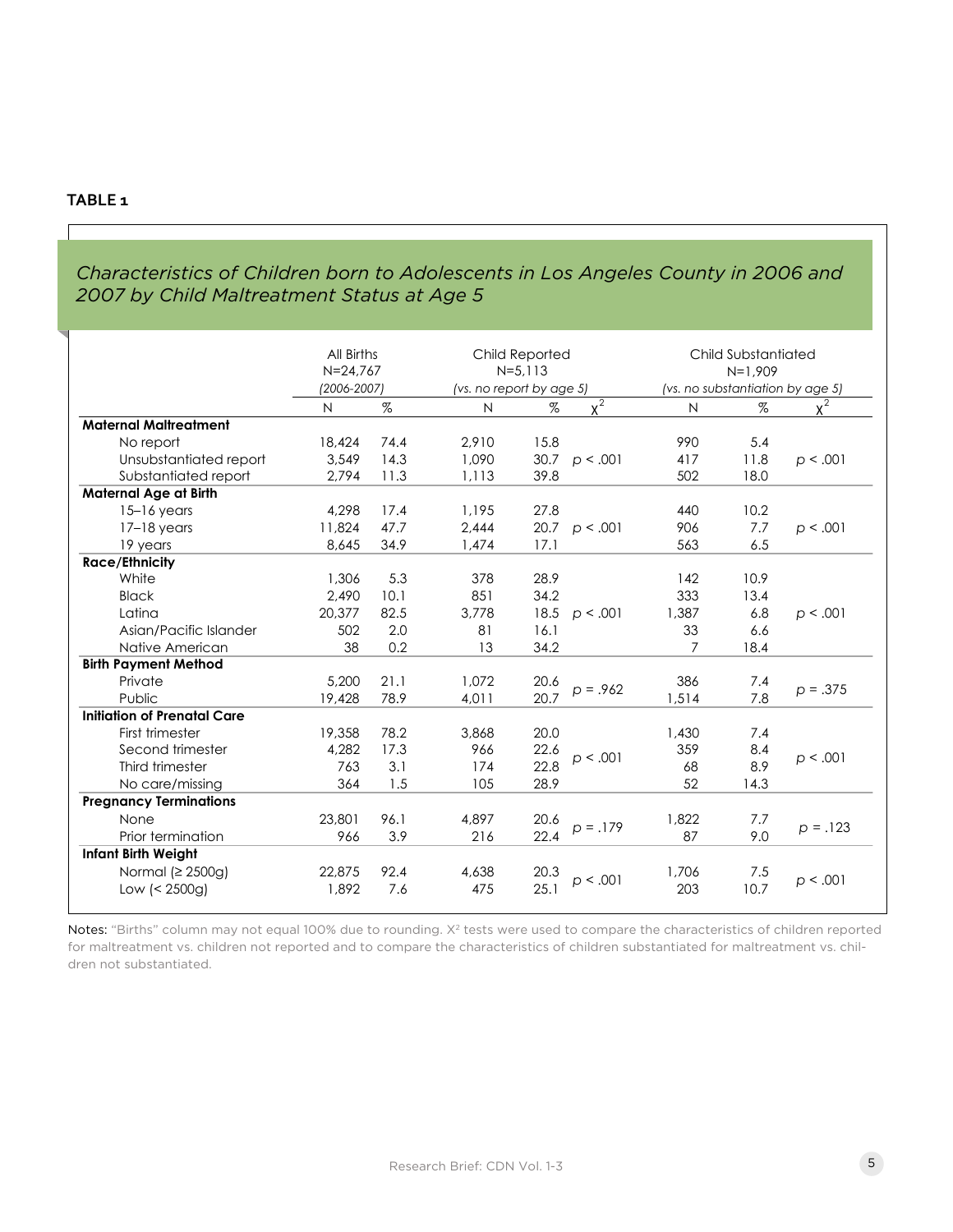

*Cumulative Rate of Children Born to Adolescent Mothers in Los Angeles County in 2006 or 2007 who were Reported and Substantiated for Maltreatment by Age 5, Stratified by Maternal History of Maltreatment*

#### **MULTIVARIABLE FINDINGS**

Adjusted HRs and 95% CIs for reported (Model 1) and substantiated (Model 2) child maltreatment are presented in Table 2. After adjusting for other covariates, the rate of reported maltreatment among children born to mothers with an unsubstantiated maltreatment report was nearly twice that of children whose mothers had not been reported (HR: 1.96; 95% CI: 1.82, 2.10); children born to adolescent mothers who were substantiated victims of abuse or neglect had a rate of reported maltreatment that was more than 2.5 times as great (HR: 2.64; 95% CI: 2.46, 2.84).

When children's substantiation status was modeled, modestly stronger and similarly graded relationships emerged between maternal maltreatment exposure and offspring abuse or neglect. The rate of substantiation among children born to mothers with an unsubstantiated report of maltreatment was approximately twice that of children whose mothers had no CPS contact (HR: 2.10; 95% CI: 1.87, 2.35). Among children born to mothers substantiated as victims, the rate of substantiation was more than 3 times as great (HR: 3.19; 95% CI: 2.86, 3.57).

Several significant associations between other covariates and the rate at which children were reported and substantiated for maltreatment emerged in the adjusted models. Younger maternal age at birth was associated with a significantly increased rate of maltreatment. Relative to children born to White mothers, a lower rate of reported and substantiated maltreatment was observed for children born to Latina and Asian/Pacific Islander mothers. Finally, a heightened rate of reported and substantiated maltreatment emerged for children who were low birth weight or whose mothers did not receive prenatal care.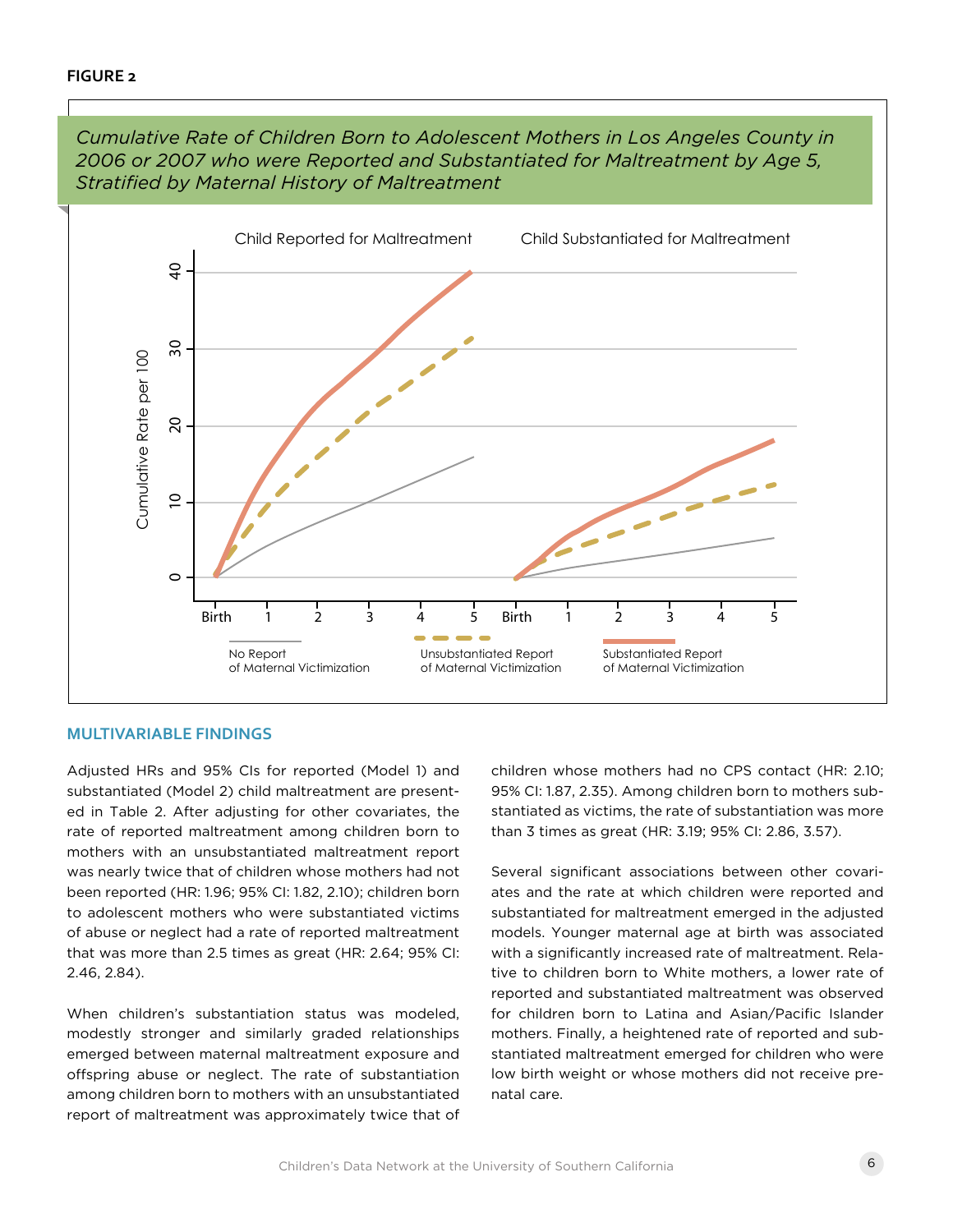|                                    | Model 1<br>Child Reported<br>(vs. no report by age 5) |                | Model 2<br>Child Substantiated<br>(vs. no substantiation by age 5) |                |
|------------------------------------|-------------------------------------------------------|----------------|--------------------------------------------------------------------|----------------|
|                                    |                                                       |                |                                                                    |                |
|                                    |                                                       |                |                                                                    |                |
|                                    | Adj. HR                                               | (95% CI)       | Adj. HR                                                            | (95% CI)       |
| <b>Maternal Maltreatment</b>       |                                                       |                |                                                                    |                |
| Ref.<br>No report                  |                                                       |                | Ref.                                                               |                |
| Unsubstantiated report             | $1.96***$                                             | (1.82, 2.10)   | $2.10***$                                                          | (1.87, 2.35)   |
| Substantiated report               | $2.64***$                                             | (2.46, 2.84)   | $3.19***$                                                          | (2.86, 3.57)   |
| <b>Maternal Age at Birth</b>       |                                                       |                |                                                                    |                |
| $15-16$ years                      | $1.73***$                                             | (1.60, 1.87)   | $1.53***$                                                          | (1.34, 1.74)   |
| $17-18$ years                      | $1.21***$                                             | (1.14, 1.29)   | $1.14*$                                                            | (1.03, 1.27)   |
| 19 years<br>Ref.                   |                                                       | $\overline{a}$ | Ref.                                                               | $\overline{a}$ |
| <b>Race/Ethnicity</b>              |                                                       |                |                                                                    |                |
| White<br>Ref.                      |                                                       |                | Ref.                                                               |                |
| 1.07<br><b>Black</b>               |                                                       | (0.95, 1.21)   | 1.06                                                               | (0.87, 1.29)   |
| Latina                             | $0.63***$                                             | (0.56, 0.70)   | $0.67***$                                                          | (0.56, 0.80)   |
| Asian/Pacific Islander             | $0.57***$                                             | (0.45, 0.72)   | $0.67*$                                                            | (0.46, 0.98)   |
| 1.02<br>Native American            |                                                       | (0.58, 1.77)   | 1.53                                                               | (0.72, 3.27)   |
| <b>Birth Payment Method</b>        |                                                       |                |                                                                    |                |
| Ref.<br>Private                    |                                                       |                | Ref.                                                               |                |
| Public                             | $1.09*$                                               | (1.02, 1.17)   | $1.13*$                                                            | (1.01, 1.27)   |
| <b>Initiation of Prenatal Care</b> |                                                       |                |                                                                    |                |
| First trimester<br>Ref.            |                                                       |                | Ref.                                                               |                |
| 1.06<br>Second trimester           |                                                       | (0.99, 1.14)   | 1.07                                                               | (0.96, 1.21)   |
| 1.10<br>Third trimester            |                                                       | (0.94, 1.28)   | 1.16                                                               | (0.91, 1.49)   |
| No care/missing                    | $1.48***$                                             | (1.21, 1.82)   | $1.81***$                                                          | (1.35, 2.43)   |
| <b>Pregnancy Terminations</b>      |                                                       |                |                                                                    |                |
| Ref.<br>None                       |                                                       |                | Ref.                                                               |                |
| 1.07<br>Prior termination          |                                                       | (0.93, 1.22)   | 1.13                                                               | (0.91, 1.40)   |
| <b>Infant Birth Weight</b>         |                                                       |                |                                                                    |                |
| Normal ( $\geq$ 2500g)<br>Ref.     |                                                       |                | Ref.                                                               |                |
| Low $(2500g)$                      | $1.25***$                                             | (1.13, 1.37)   | $1.41***$                                                          | (1.22, 1.63)   |

*Adjusted Risk of Reported and Substantiated Maltreatment by Age 5 among Children born in Los Angeles County to Adolescent Mothers in 2006 and 2007*

Notes: \*p < .05; \*\*p < .01; \*\*\*p < .001;

Ref = reference group; Adj = Adjusted; CPS = child protective services; HR = hazard ratio; CI = confidence interval

## **DISCUSSION**

This population-level study documented a strong and significantly heightened rate of reported and substantiated abuse and neglect among children born to adolescent mothers with a history of CPS involvement. A maternal history of alleged or substantiated maltreatment emerged in these data as the strongest predictors of both reported and substantiated offspring maltreatment by age 5, even after adjusting for other risk factors. Although these findings are largely consistent with earlier research, this study is methodologically unique, overcoming many limitations noted in reviews of the intergenerational literature.<sup>22,23</sup>

First, this is the only study to examine the transmission of maltreatment across two generations using an entire population of births. No studies to date have provided a population-level, epidemiological estimate of maltreatment across generations.22,23 Our findings document that roughly 1 in 4 adolescents who gave birth for the first time in 2006 or 2007 in Los Angeles had been reported to CPS as an alleged victim of abuse or neglect after age 10 and prior to becoming pregnant. Among children born to mothers with an unsubstantiated report, 30.7% were reported for maltreatment and 11.8% were substantiated as victims. The corresponding rates among children of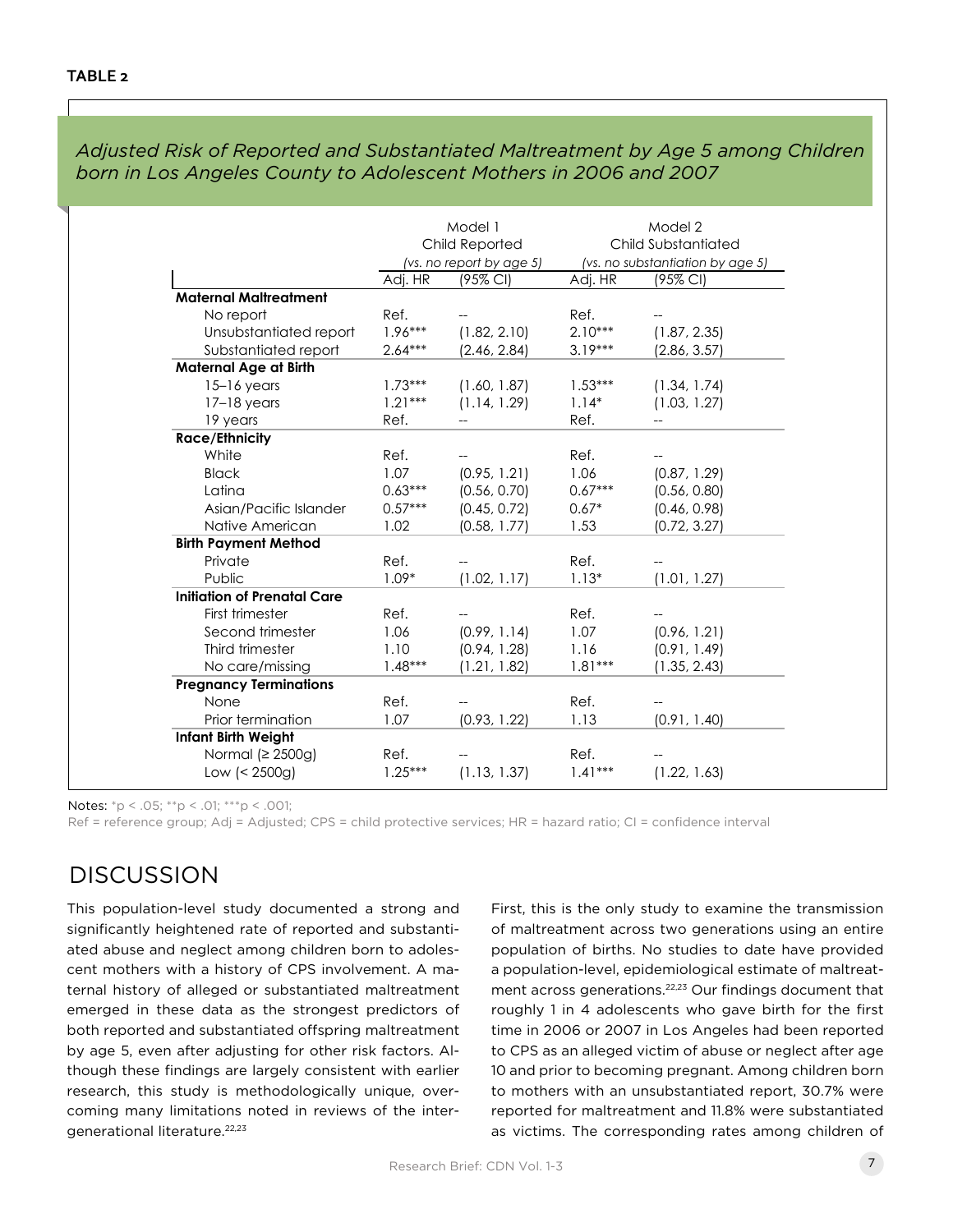mothers with a substantiated report were even higher at 39.8 and 18.0%, respectively.

Second, this is the only study to examine intergenerational maltreatment dynamics among first-time adolescent mothers. Prior research suggests adolescence is an important contributor to offspring maltreatment risk,<sup>16,36</sup> and at least one intergenerational study found that maternal maltreatment starting or continuing into adolescence was a significant risk factor for next-generation maltreatment (whereas maltreatment in early childhood was not).<sup>21</sup> Further, a large body of research indicates that the onset of parenthood during adolescence is accompanied by a host of near- and longer-term adversities for both mothers and children.<sup>37,38</sup> Although our findings cannot be extended to nonadolescent populations, among children born to adolescent mothers, a recent history of maternal CPS involvement is a strong predictor of contact with CPS during the first 5 years of life.

Third, this is one of just a handful of studies<sup>14,24</sup> to use official CPS records to operationalize maltreatment for both mothers and children.<sup>22</sup> Data from the present study indicate that even among a high-risk population of new adolescent mothers, there are significant differences in children's maltreatment rates based on a mother's own history of maltreatment. This is notable because it highlights that existing administrative CPS records, although an imperfect measure of maternal maltreatment exposure, are useful for differentiating among high-risk births and may provide a means of more strategically targeting prevention services (e.g., prioritizing maltreated adolescents for home visitation services).

Finally, this research extends prior intergenerational work that similarly operationalized child maltreatment using all reports to CPS.<sup>3,19</sup> A significantly heightened rate of offspring maltreatment (both reported and substantiated) was documented not only for mothers with a substantiated report of maltreatment but also for those whose reports were unsubstantiated. These findings provide yet more empirical support for concluding that a report of maltreatment, even if not substantiated, is a meaningful signal of risk.40

### **LIMITATIONS**

Although this large-scale, prospective, and longitudinal study overcomes many methodological shortcomings common to the larger body of intergenerational literature,<sup>22</sup> several limitations pertaining to the generalizability of findings and the nature of administrative data must be considered. Foremost, this analysis was restricted to an examination of the transmission of abuse or neglect

among adolescent mothers with a recent report of maltreatment (after age 10). A large body of research documents that young women who enter into parenthood during adolescence have a unique profile.41,42 The relationship between maternal maltreatment and offspring abuse or neglect may manifest very differently among women with a delayed first birth, or less proximate maltreatment exposure (i.e., occurring before the age of 10).

Relatedly, these data only capture the relationship between maternal maltreatment and children's risk of abuse or neglect between birth and age 5. At the time data were linked, administrative CPS records for children born in 2006 and 2007 were only available through 2012. Although this allowed an examination of child maltreatment during the period in which risk of abuse and neglect is highest,<sup>26</sup> findings reported in this study cannot be generalized to maltreatment during the entirety of childhood. Additionally, these data are from a single state and do not account for mothers reported as victims in other states before giving birth in Los Angeles or children born in Los Angeles and reported or substantiated for maltreatment outside of California.

## **CONCLUSIONS**

With total lifetime costs associated with one year of confirmed cases of child maltreatment recently estimated at \$124 billion,<sup>43</sup> investments in the prevention of childhood and adolescent maltreatment are increasingly recognized as critical to promoting health and well-being throughout the life course. The current study is the first to use population-level data to document that a history of CPS involvement for an adolescent mother is related

Investments in the prevention of childhood and adolescent maltreatment are increasingly recognized as critical to promoting health and wellbeing throughout the life course.

to a significantly heightened risk of offspring maltreatment. These data highlight the potential for administrative data sources to be used to risk-stratify adolescent parent populations for targeted maltreatment prevention services. Findings also point to the salience of maternal maltreatment exposure to next-generation outcomes. Future research should explore intergenerational dynamics that may operate via maternal exposure to different types of maltreatment (e.g., neglect, physical abuse, sexual abuse)<sup>18</sup> and examine mediating pathways between maternal maltreatment and abuse or neglect in the next generation (e.g., substance use). $3,19$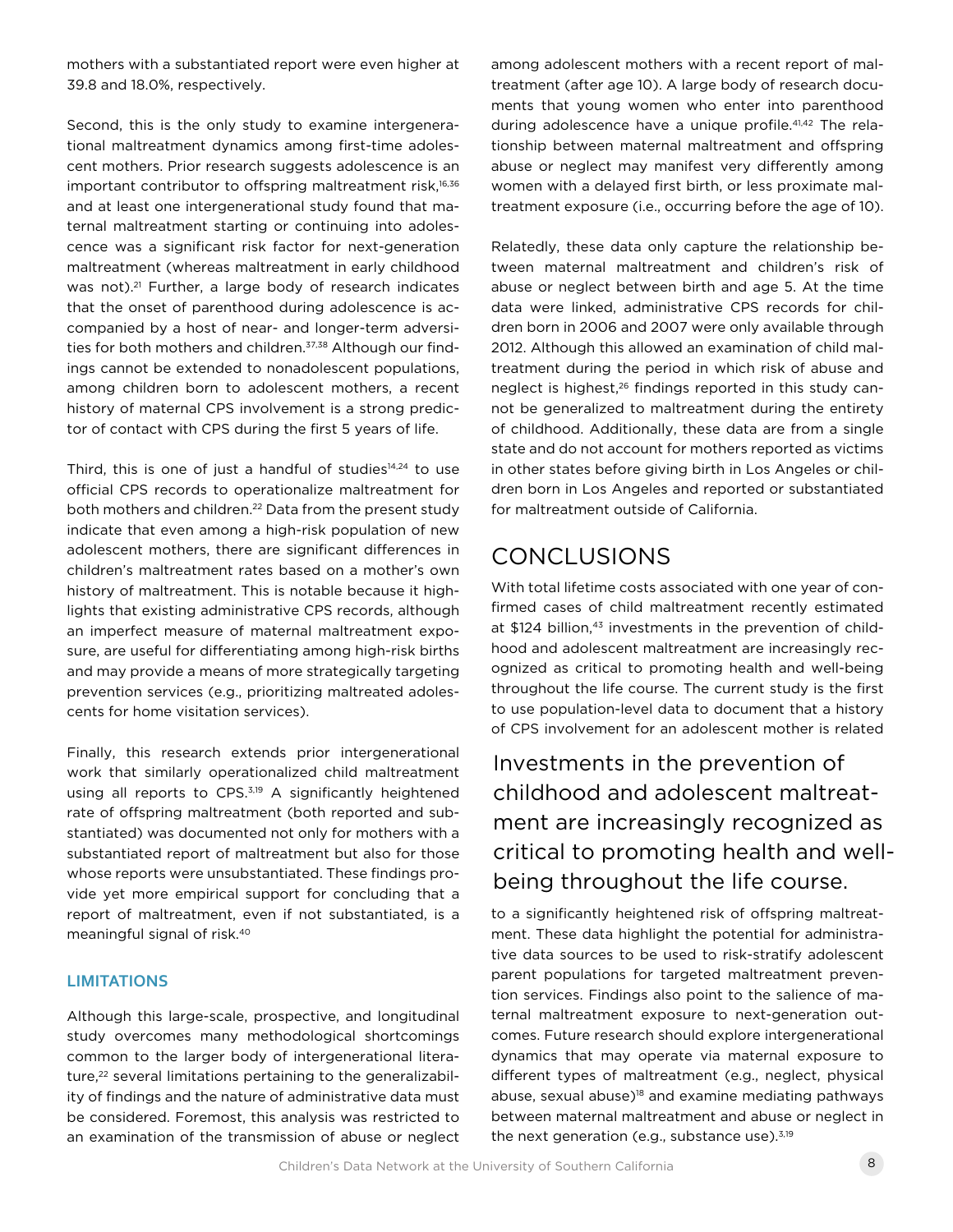REFERENCES 1. Gilbert R, Widom CS, Browne K, Fergusson D, Webb E, Janson S. Burden and consequences of child maltreatment in high-income countries. Lancet. 2009;373(9657):68-81.

> 2. Jonson-Reid M, Kohl PL, Drake B. Child and adult outcomes of chronic child maltreatment. Pediatrics. 2012;129(5):839-845.

3. Appleyard K, Berlin LJ, Rosanbalm KD, Dodge KA. Preventing early child maltreatment: Implications from a longitudinal study of maternal abuse history, substance use problems, and offspring victimization. Prev Sci. 2011;12(2):139-149.

4. Lo CC, Cheng TC. The impact of childhood maltreatment on young adults' substance abuse. Am J Drug Alcohol Abuse. 2007;33(1):139-146.

5. Widom CS, White HR, Czaja SJ, Marmorstein NR. Long-term effects of child abuse and neglect on alcohol use and excessive drinking in middle adulthood. J Stud Alcohol Drugs. 2007;68(3):317-326.

6. Irish L, Kobayashi I, Delahanty DL. Long-term physical health consequences of childhood sexual abuse: a meta-analytic review. J Pediatr Psychol. 2010;35(5):450-461.

7. Felitti VJ, Anda RF, Nordenberg D, et al. Relationship of childhood abuse and household dysfunction to many of the leading causes of death in adults: the Adverse Childhood Experiences (ACE) Study. Am J Prev Med. 1998;14(4):245-258.

8. Lanier P, Jonson-Reid M, Stahlschmidt MJ, Drake B, Constantino J. Child maltreatment and pediatric health outcomes: a longitudinal study of low-income children. J Pediatr Psychol. 2010;35(5):511-522.

9. Noll JG, Zeller MH, Trickett PK, Putnam FW. Obesity risk for female victims of childhood sexual abuse: a prospective study. Pediatrics. 2007;120(1):e61-e67.

10. Smith CA, Park A, Ireland TO, Elwyn L, Thornberry TP. Long-term outcomes of young adults exposed to maltreatment: the role of educational experiences in promoting resilience to crime and violence in early adulthood. J Interpers Violence. 2013;28(1):121-156.

11. Currie J, Terkin E. Does child abuse cause crime? NBER working paper 12171. Cambridge, MA: National Bureau of Economic Research; 2006.

12. Currie J, Widom CS. Long-term consequences of child abuse and neglect on adult economic wellbeing. Child Maltreat. 2010;15(2):111-120.

13. Leiter J, Johnsen MC. Child maltreatment and school performance. Am J Educ. 1994;102(2):154-189.

14. Noll JG, Trickett PK, Harris WW, Putnam FW. The cumulative burden borne by offspring whose mothers were sexually abused as children: descriptive results from a multigenerational study. J Interpers Violence. 2009;24(3):424-449.

15. Dixon L, Browne K, Hamilton-Giachritsis C. Risk factors of parents abused as children: a mediational analysis of the intergenerational continuity of child maltreatment (part I). J Child Psychol Psychiatry. 2005;46(1):47-57.

16. Dixon L, Hamilton-Giachritsis C, Browne K. Attributions and behaviours of parents abused as children: a mediational analysis of the intergenerational continuity of child maltreatment (part II). J Child Psychol Psychiatry. 2005;46(1):58-68.

17. Egeland B, Jacobvitz D, Papatola K. Intergenerational continuity of abuse. In: Gelles RJ, Lancaster JB, eds. Child Abuse and Neglect: Biosocial Dimensions. New Brunswisk, CT: Aldine Transaction; 1987:255- 276.

18. Sidebotham P, Golding J, the ALSPAC Study Team. Child maltreatment in the "children of the nineties": a longitudinal study of parental risk factors. Child Abuse Negl. 2001;25(9):1177-1200.

19. Berlin LJ, Appleyard K, Dodge KA. Intergenerational continuity in child maltreatment: mediating mechanisms and implications for prevention. Child Dev. 2011;82(1):162-176.

20. Hunter RS, Kilstrom N. Breaking the cycle in abusive families. Am J Psychiatry. 1979;136(10):1320-1322.

21. Thornberry TP, Henry KL. Intergenerational continuity in maltreatment. J Abnorm Child Psychol. 2013;41(4):555-569.

22. Thornberry TP, Knight KE, Lovegrove PJ. Does maltreatment beget maltreatment? a systematic review of the intergenerational literature. Trauma Violence Abuse. 2012;13(3):135-152.

23. Ertem IO, Leventhal JM, Dobbs S. Intergenerational continuity of child physical abuse: how good is the evidence? Lancet. 2000;356(9232):814-819.

24. Widom CS. Child abuse, neglect, and adult behavior. Am J Orthopsychiatry. 1989;59(3):355-367.

25. Lounds JJ, Borkowski JG, Whitman TL. The potential for child neglect: the case of adolescent mothers and their children. Child Maltreat. 2006;11(3):281-294.

26. U.S. Department of Health and Human Services. Child maltreatment 2011. http://www.acf.hhs.gov/ sites/default/files/cb/cm11.pdf. Published December 12, 2012. Accessed May 21, 2013.

27. Kaplow JB, Widom CS. Age of onset of child maltreatment predicts long-term mental health outcomes. J Abnorm Psychol. 2007;116(1):176-187.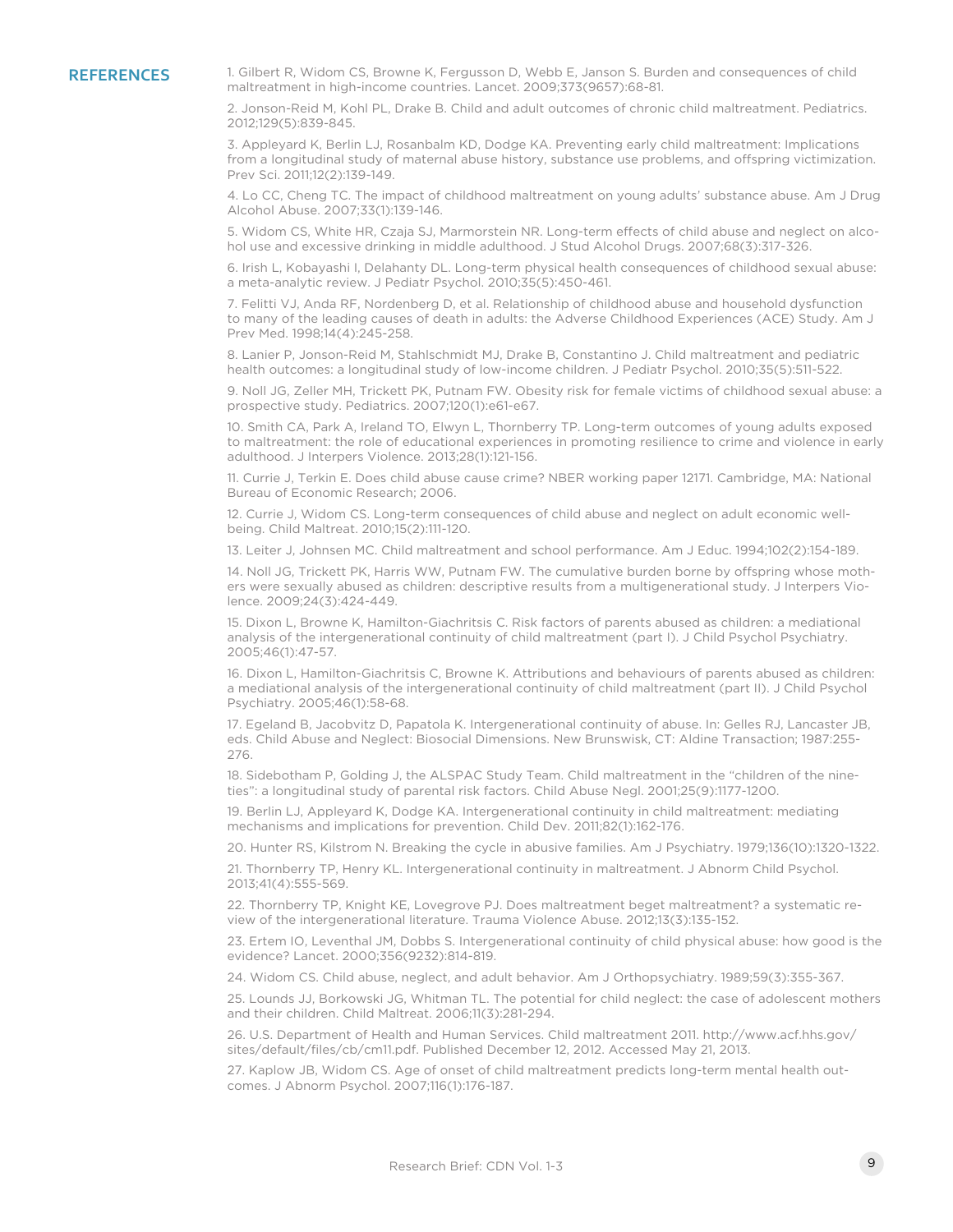**REFERENCES** *( continued )*

28. Putnam-Hornstein E. Report of maltreatment as a risk factor for injury death: a prospective birth cohort study. Child Maltreat. 2011;16(3):163-174.

29. Lansford JE, Dodge KA, Pettit GS, Bates JE, Crozier J, Kaplow J. A 12-year prospective study of the long-term effects of early child physical maltreatment on psychological, behavioral, and academic problems in adolescence. Arch Pediatr Adolesc Med. 2002;156(8):824-830.

30. Division of Cancer Prevention and Control. Link Plus User's Guide, Version 2.0. Atlanta, GA: Centers for Disease Control and Prevention; 2007.

31. Campbell KM, Deck D, Krupski A. Record linkage software in the public domain: a comparison of Link Plus, The Link King, and a 'basic' deterministic algorithm. Health Informatics J. 2008;14(1):5-15.

32. Herzog TN, Scheuren FJ, Winkler WE. Data Quality and Record Linkage Techniques. New York, NY: Springer; 2007.

33. Kohl PL, Jonson-Reid M, Drake B. Time to leave substantiation behind: findings from a national probability study. Child Maltreat. 2009;14(1):17-26.

34. Hussey JM, Marshall JM, English DJ, et al. Defining maltreatment according to substantiation: distinction without a difference? Child Abuse Negl. 2005;29(5):479-492.

35. StataCorp. Stata Statistical Software: Release 12.1. College Station, TX: Stata Press; 2012.

36. Stier DM, Leventhal JM, Berg AT, Johnson L, Mezger, J. Are children born to young mothers at increased risk of maltreatment? Pediatrics.1993;91(3):642-648

37. Campa MI, Eckenrode JJ. Pathways to intergenerational adolescent childbearing in a high-risk sample. J Marriage Fam. 2006;68(3):558-572.

38. Klein JD, Committee on Adolescence. Adolescent pregnancy: current trends and issues. Pediatrics. 2005;116(1):281-286.

39. Drake B, Lee SM, Jonson-Reid M. Race and child maltreatment reporting: are Blacks overrepresented? Child Youth Serv Rev. 2009;31(3):309-316.

40. Drake B. Unraveling "unsubstantiated." Child Maltreat. 1996;1(3):261-271.

41. Hillis SD, Anda RF, Dube SR, Felitti VJ, Marchbanks PA, Marks JS. The association between adverse vchildhood experiences and adolescent pregnancy, long-term psychosocial consequences, and fetal death. Pediatrics. 2004;113(2):320-327.

42. Kirby D. Antecedents of adolescent initiation of sex, contraceptive use, and pregnancy. Am J Health Behav. 2002;26(6):473-485.

43. Fang X, Brown DS, Florence CS, Mercy JA. The economic burden of child maltreatment in the United States and implications for prevention. Child Abuse Negl. 2012;36(2):156-165